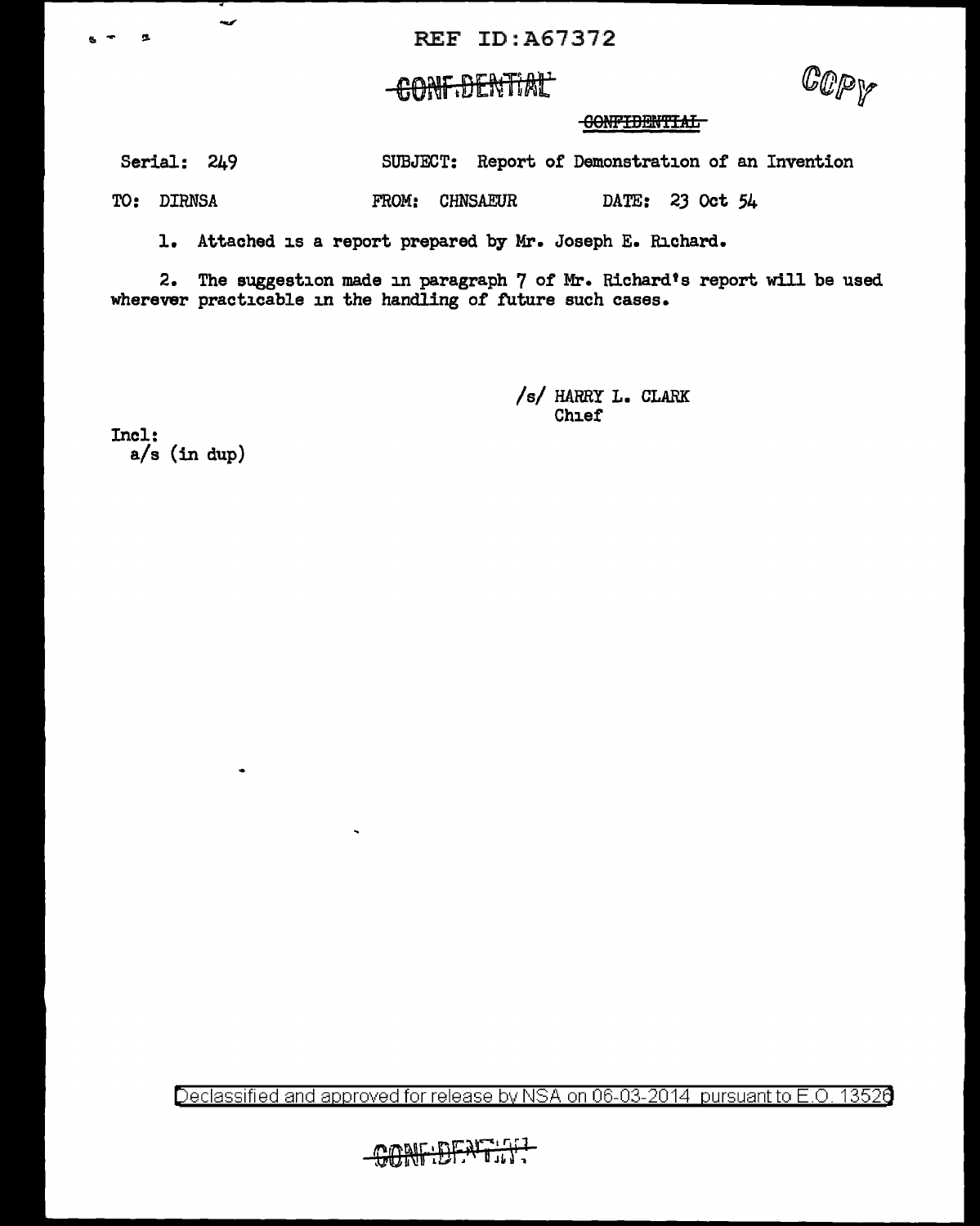$REF ID: A67372$ 



10 P V

22 October 1954

MEMORANDUM FOR MR. CLARK AND LT. COL. HORTON

SUBJECT: Visit to SIGUS4REUR COMZ. Orleans. at the Request of Col. March to Witness the Demonstration of an Invention of a French Civilian who Works for the French Police Telegraph Office

l. Arrived in Orleans SIGUSAREUil Office at 1330 hours 20 October. Was informed by the American civilian interpreter handling the contact with the French inventor that the inventor had stated some hitch had developed in the operation of the machine and he would be unable to demonstrate it in operation but would bring in a circuit diagram.

2. Further discussion developed the fact that no one in the signal office had as yet done more than talk with the man and that in his conversations he had avoided giving them any precise information about the operation or his invention.

*3.* At 1430 hours the man arrived with diagrams and parts of his machine. The ensuing discussion soon showed that it was in no sense a cipher device. He had reversed the action of a telegraph key and added a circuit breaker to it so that it sent nothing when depressed and a series of dots when up. On the receive end he had a buzzer continuously producing a noise except when a dot was received. The result was long or short buzzes in accordance with the morse keyed on the sending key, except that an extra dash length buzz would be present for every pause between letters. As these extra buzzes would be difficult to distinguish from regular infonnation conveying dash buzzes, it is doubtful if any message, plain text or otherwise, sent over the device would be intelligible at the receiving end.

4. Col. March was not present and his policies for dealing with the French were unknown to the NSAEUR representative so the inventor was told that the Colonel would give him an answer concerning the device within a week.

5. The inventor wished to leave his diagrams and parts and since the SIGUSAREUR Office people expressed a wish to examine them further (it was expected that Col. March would also wish to look at them) they were left after the interpreter had made it' clear to the inventor that no obligation or responsibility on the part of the USA was involved.

 $6. A$  short memo was left for Col. March suggesting reasons he might use in turning the inventor down politely without disturbing USA-French relations.

7. It is suggested that in the future when telegraphic requests for a visit by an NSAEUR or ASAE expert for the purpose of evaluating an

<u> ONF EELINA</u>